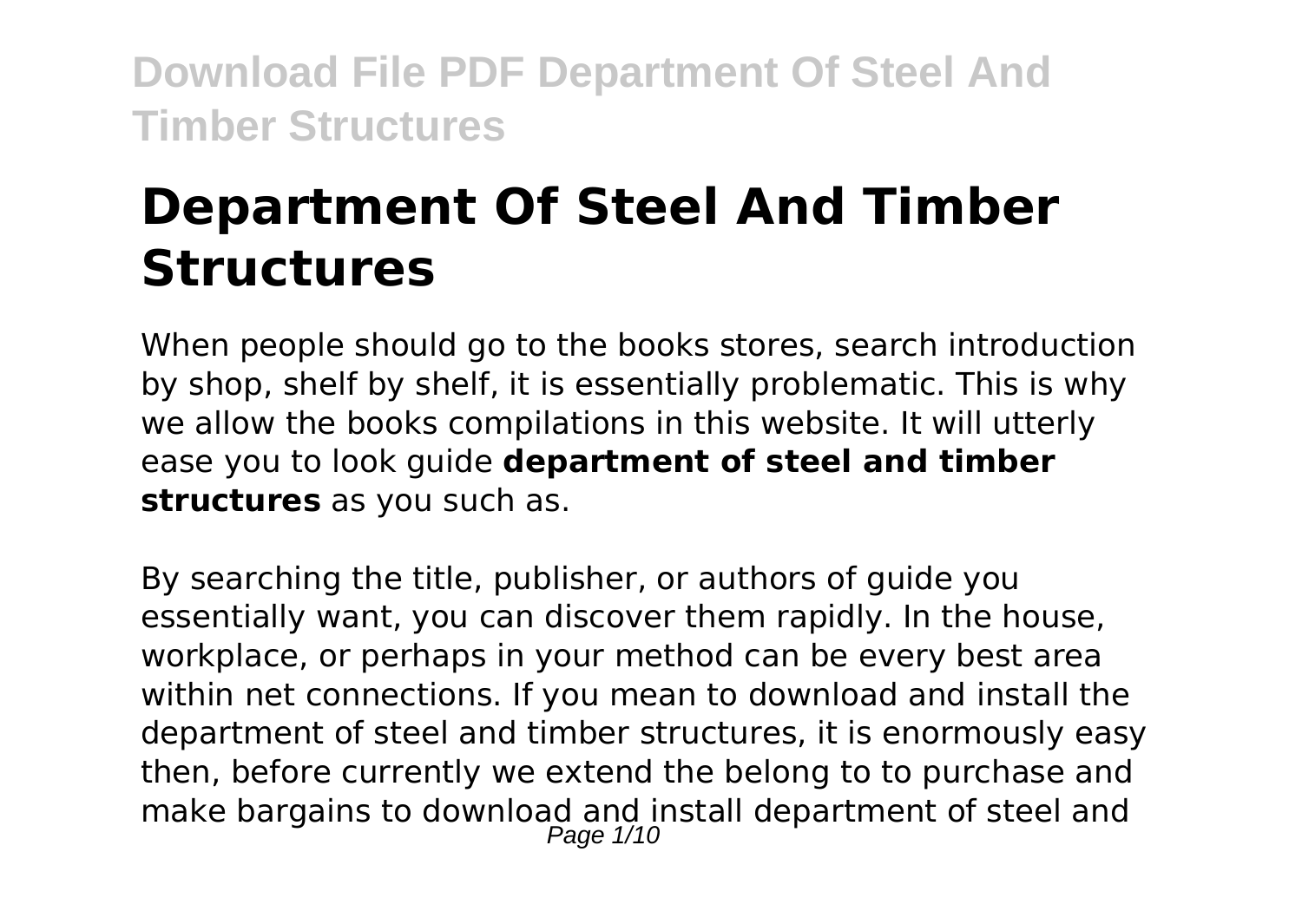timber structures consequently simple!

Booktastik has free and discounted books on its website, and you can follow their social media accounts for current updates.

## **Michal Jandera | Department of Steel and Timber Structures**

The Department of Steel and Timber Structures at Kyiv National University of Construction and Architecture on Academia.edu

**Antanas Sapalas | Vilnius Gediminas ... - ResearchGate**

The component method described in EN1993-1-8:2005 [1] was developed for the beam-to-column steel joints between H and Iprofiles and loaded in bending and shear. The resistances are determined for  $\ldots$  Page 2/10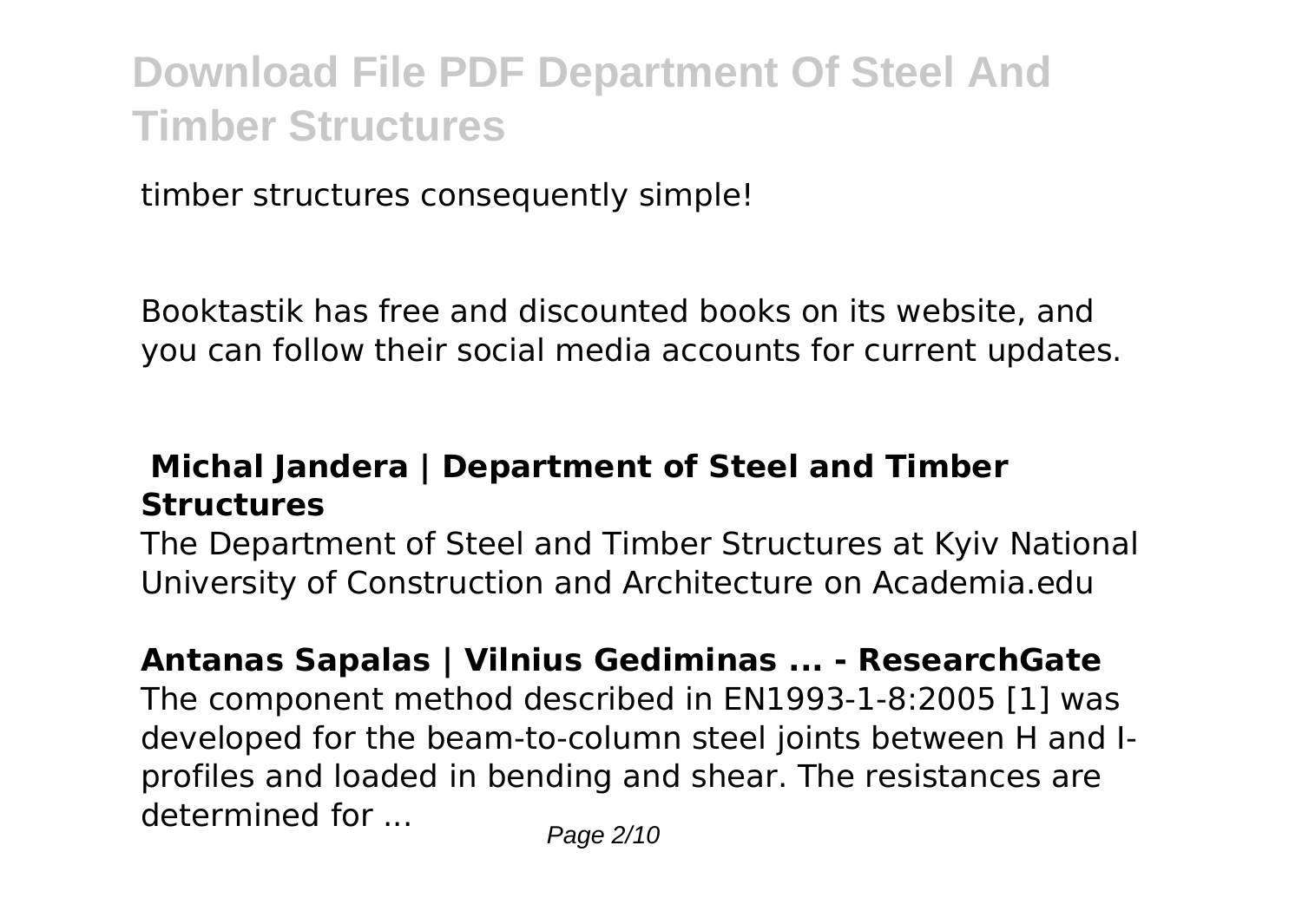## **Department Of Steel And Timber**

The Department of Steel Bridges and Structures came into existence in 1951 by means of splitting the Department of Building Structures. The first Head was Prof. F. Lederer. In the year 1959 it obtained the present name - Department of Steel and Timber Structures. A long-time Head of this Department was Prof.

## **Department of Steel and Timber Structures - Academia.edu**

DEPARTMENT OF STEEL AND TIMBER STRUCTURES Annual Report 2003 97. The Department has a mechanical workshop for metal and timber work, a welding shop, and testing equipment for materials, as well as plane and spatial structural models, members and connections. The laboratory is equipped to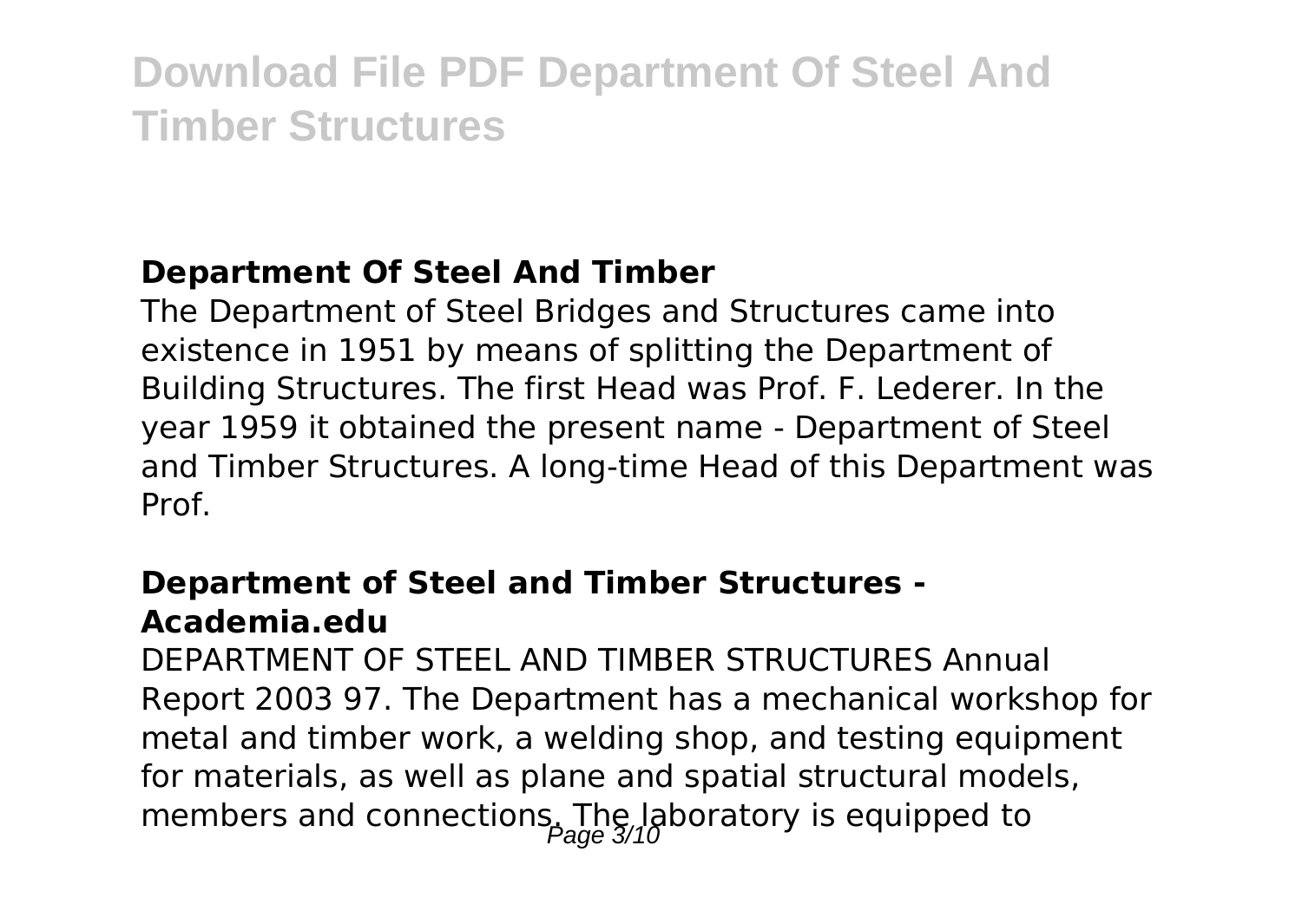perform experiments with loads up to 2500 kN.

### **Department of Steel and Timber Structures - Faculty of ...**

The Department of Steel and Timber Structures is oriented towards education and research of steel and timber structures for buildings, industry, transport, as well as road and railway bridges. Current research focuses on a wide range of composite structures, thin-walled structures, structural connections, and fire design.

## **Alfonsas Daniūnas | dr. - ResearchGate**

The conducted research reveals the behaviour of a concretesteel tower subjected to vertical and lateral loads and actions taking into account the complexity of multiple factors including wind, temperature, ice and soil settlement. The stress-strain state of the concretesteel tower structure has been analyzed applying...  $P_{\text{aq}} = 4/10$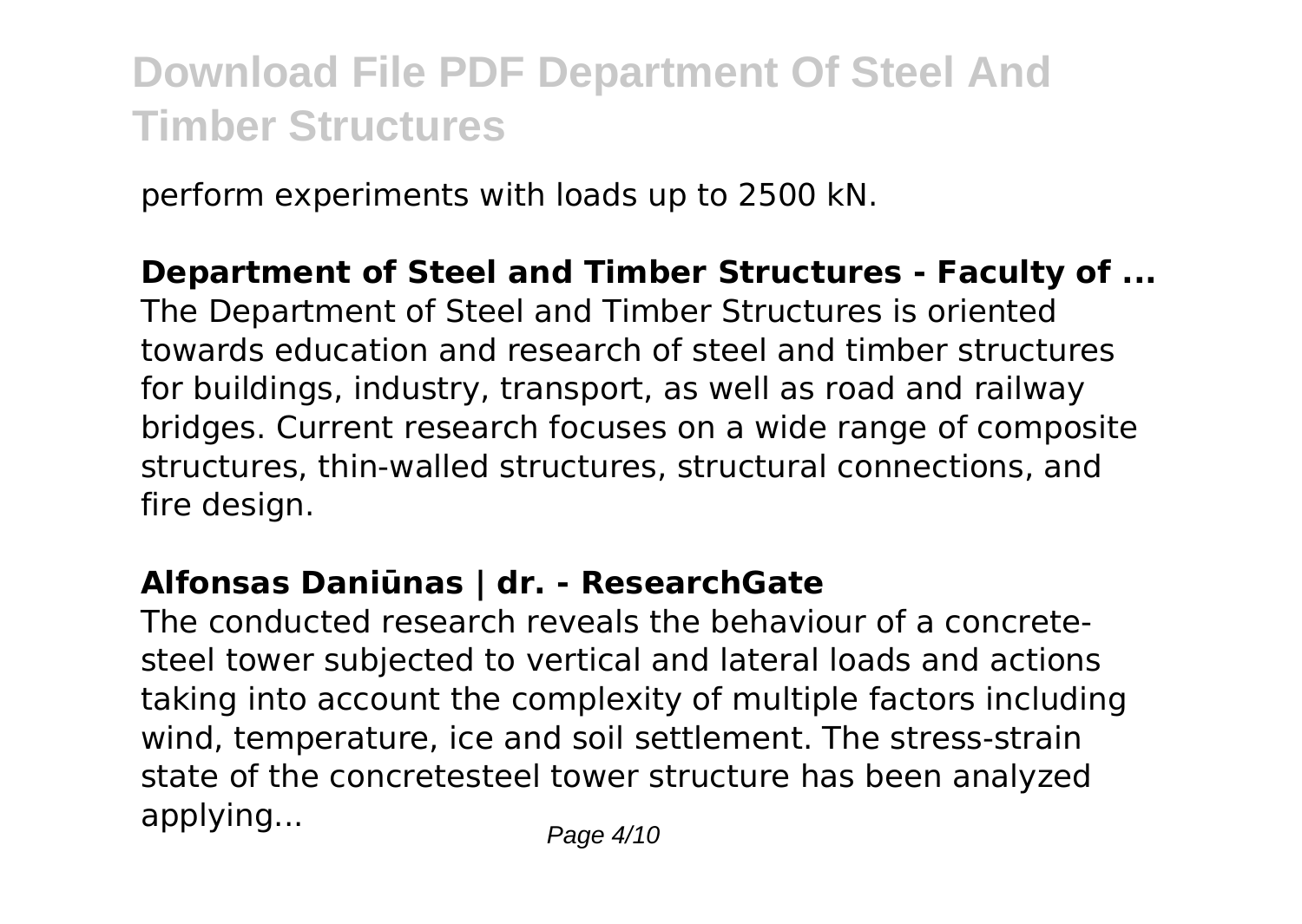### **Department of Steel and Timber Structures**

Address: Faculty of Civil Engineering Czech Technical University in Prague Thakurova 7 166 29 Praha 6 Czech Republic

## **for Road and Bridge Construction - CDOT**

Research funded by the National Science Foundation, Federal Highway Administration, Colorado Department of Transportation, City and County of Denver, Environmental Protection Agency and other private industry has been conducted to improve the design, construction, analysis and maintenance of buildings, roads, bridges and other structures.

### **František Antonín Emanuel Wald - ResearchGate**

Department of Steel and Timber Structures; ... In this research, the component method implementation for determination of the rotational stiffness of timber-steel connection is shown.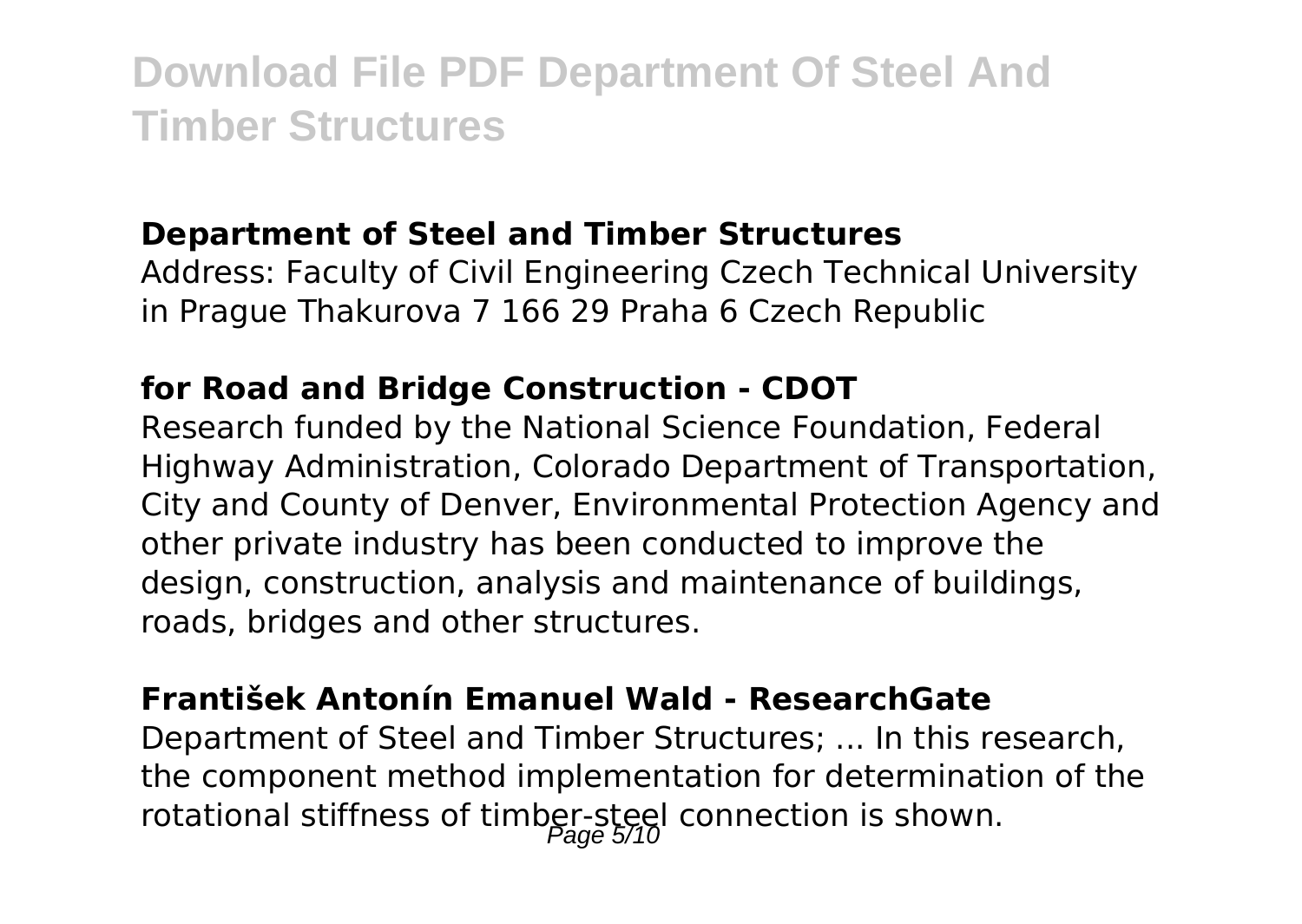Component ...

### **Colorado General Contractor License Guide! - Digital ...**

Expert is an expert in most of the structural engineering fields ( structural analysis, finite element analysis, design of concrete structures, design of steel structures, wood design, and masonry design). Expert has experience with state of the art structural repair systems.

#### **Department of Steel and Timber Structures - cvut.cz**

Steel and Timber Structures in Architecture 1 Nina Feber , Michal Jandera , Jan Jůza , Matyáš Kožich , Markéta Zikmundová Czech

## **DEPARTMENT OF STEEL AND TIMBER STRUCTURES**

The Department performs educational activities in the field of steel and timber structures and bridges at the Faculty of Civil Engineering. The main part of its teaching is aimed at the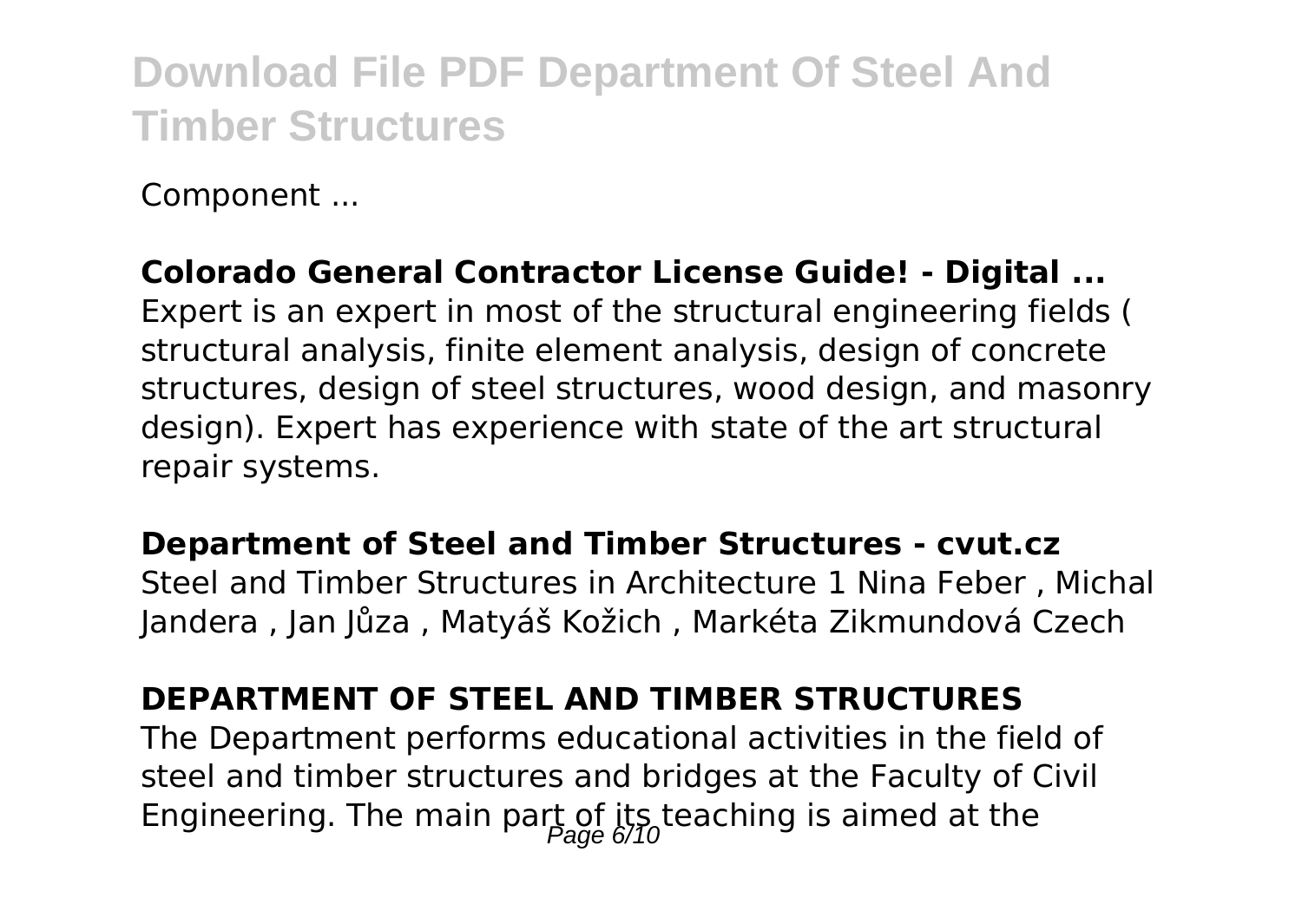branches of Civil Engineering and Architecture, Structural Engineering and Water

### **DEPARTMENT OF STEEL AND TIMBER STRUCTURES**

Copies of this book may be obtained from the Colorado Department of Transportation, Office of Bid Plans, 4201E. Arkansas Avenue, Denver, CO 80222. Addenda to these specifications may be issued by the Department to suit its needs. Addenda may be accessed on the CDOT website and will be available for purchase at prices established by the Department.

#### **DEPARTMENT OF STEEL AND TIMBER STRUCTURES**

Inmates in Custody To find out who is being held at the City and County of Broomfield Detention Center, along with a list of their charges, bond amount, and next court date and time, click here.Additionally, inmate information can be obtained via the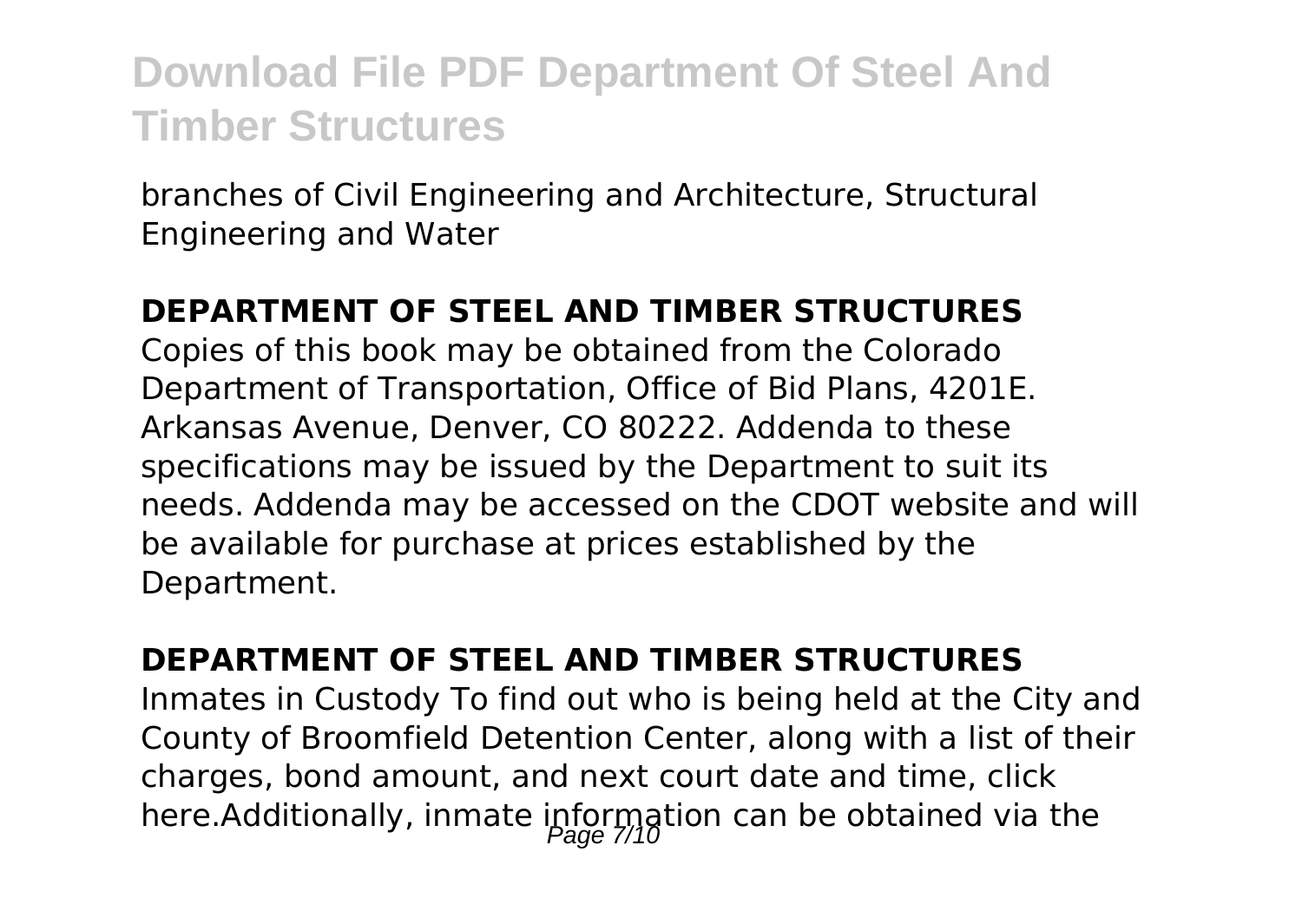telephone automated voice attendant by calling 720.887.2000.

## **Inmate Information | City and County of Broomfield ...** The Department performs educational activities in the field of steel and timber structures and bridges at the Faculty of Civil Engineering. The main part of its teaching is aimed at the

#### **Structural and Durability Evaluation of Concrete, Steel ...**

At Colorado Timberframe, we boast the largest and most technologically advanced timber frame manufacturing facility in North America. Our 30,000 square foot timber frame facility features the latest and greatest CNC equipment on the market.

### **Structures laboratory**

Colorado does not currently have a state wide general contractor license.There are only two trades which are regulated at the state level:. Electrical; Plumbing; For other licenses, the laws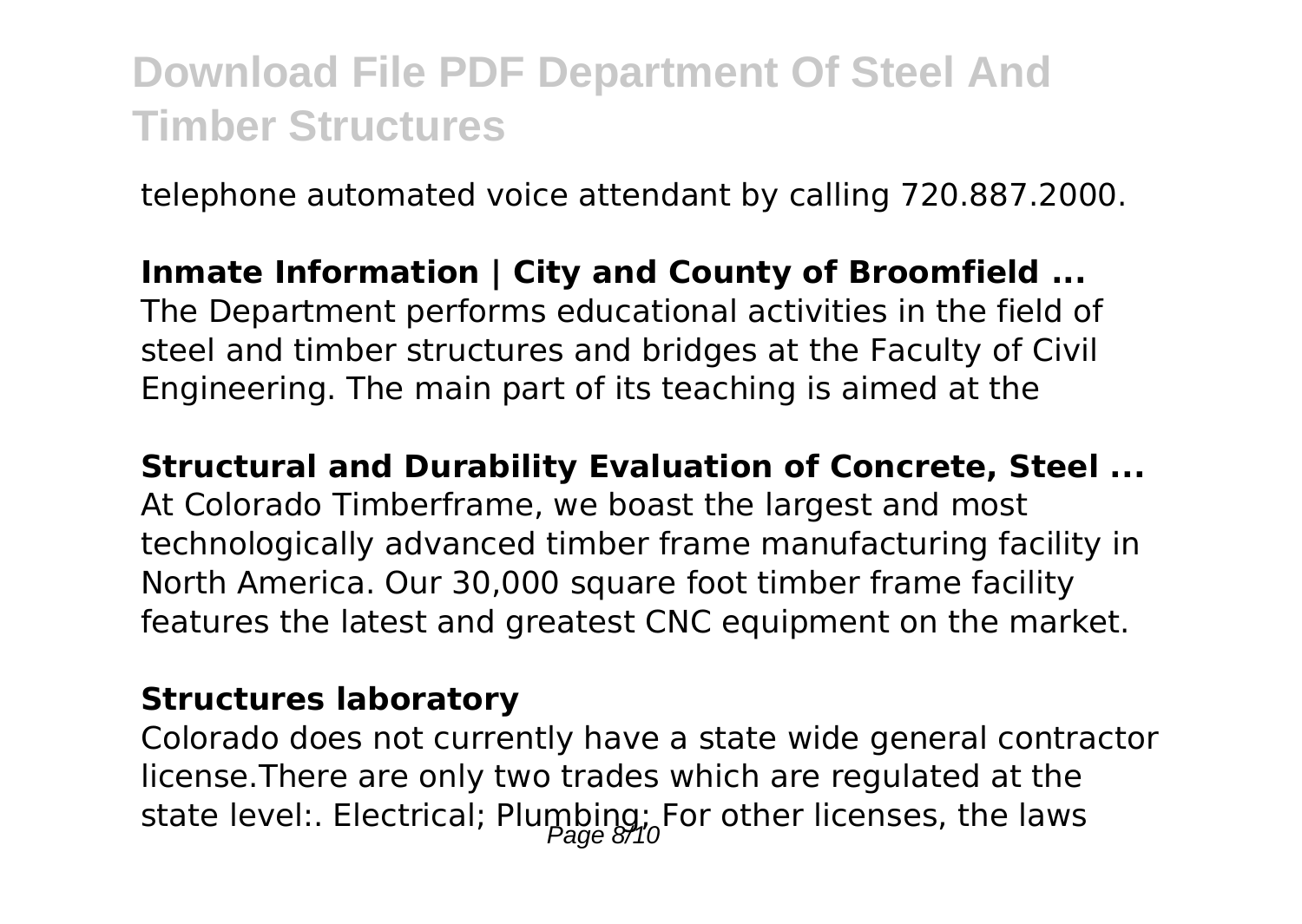differ depending on the county. Several Contractor Licenses are offered in Denver through the Department of Community Planning and Development.

## **Bridge Resources and Applications — Colorado Department of ...**

This paper presents a finite element model (FE model) for a numerical analysis of a composite steel-fibre-reinforced concrete (SFRC) slab with unprotected secondary timber beams subjected to fire ...

### **Home - Colorado Timberframe - Custom Timber Frame Homes**

The Colorado DOT Bridge Geometry Application is a Windows structural engineering software application that analyzes the three dimensional geometry of steel girders and produces reports. CDOT COGO ©2000-2010, Colorado Department of